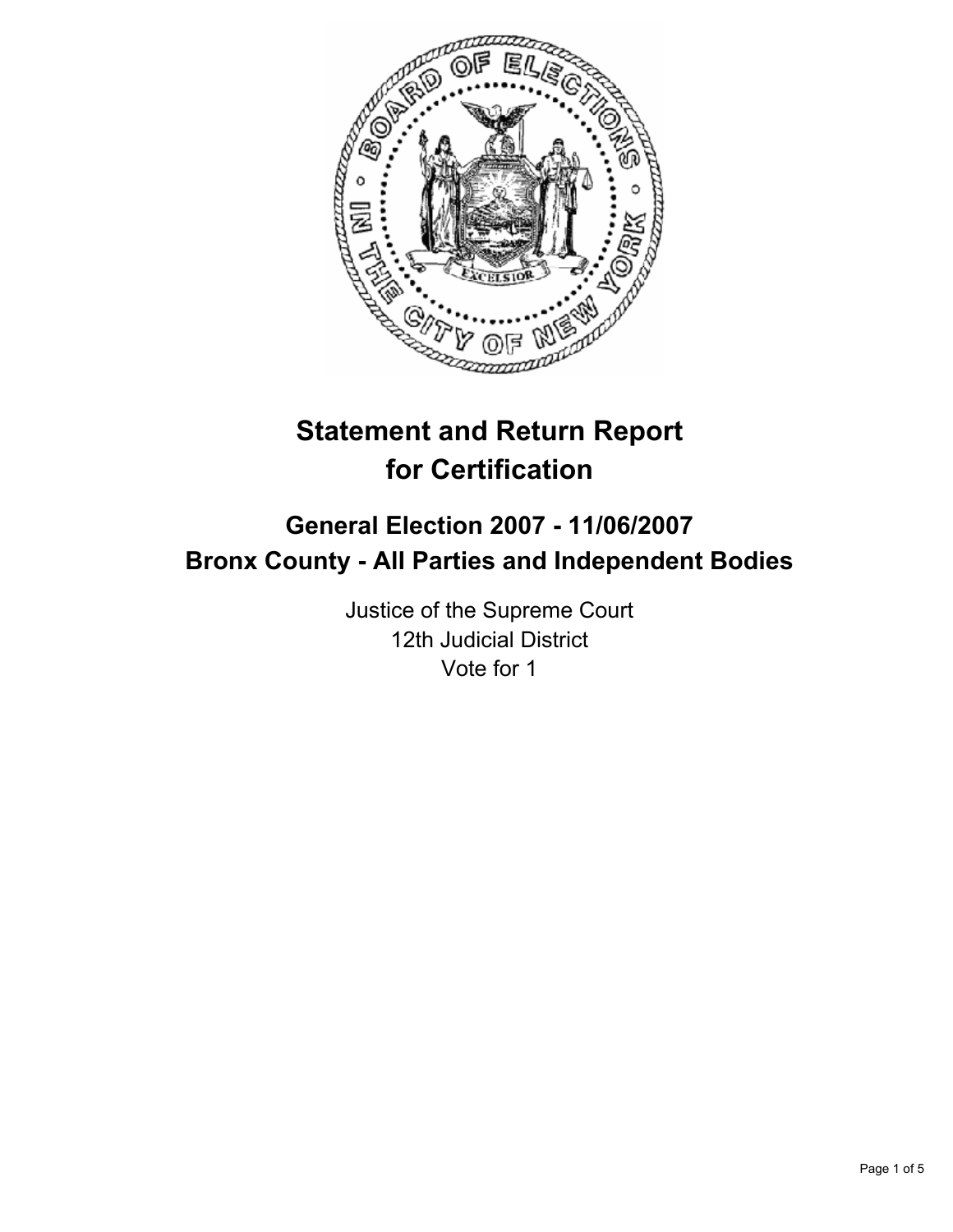

## **Assembly District 76**

| PUBLIC COUNTER                        | 3,791 |
|---------------------------------------|-------|
| <b>EMERGENCY</b>                      | 0     |
| ABSENTEE/MILITARY                     | 122   |
| <b>AFFIDAVIT</b>                      | 66    |
| <b>Total Ballots</b>                  | 3,979 |
| <b>GEORGE R VILLEGAS (DEMOCRATIC)</b> | 2,866 |
| <b>Total Votes</b>                    | 2,866 |
| Unrecorded                            | 1.113 |

## **Assembly District 77**

| PUBLIC COUNTER                 | 3,472 |
|--------------------------------|-------|
| <b>EMERGENCY</b>               | 10    |
| ABSENTEE/MILITARY              | 173   |
| AFFIDAVIT                      | 59    |
| <b>Total Ballots</b>           | 3,714 |
| GEORGE R VILLEGAS (DEMOCRATIC) | 2,559 |
| HILLARY CLINTON (WRITE-IN)     |       |
| RON KUBY (WRITE-IN)            |       |
| <b>Total Votes</b>             | 2,561 |
| Unrecorded                     | 1,153 |

#### **Assembly District 78**

| PUBLIC COUNTER                        | 2,500 |
|---------------------------------------|-------|
| <b>EMERGENCY</b>                      | 0     |
| ABSENTEE/MILITARY                     | 167   |
| <b>AFFIDAVIT</b>                      | 55    |
| <b>Total Ballots</b>                  | 2,722 |
| <b>GEORGE R VILLEGAS (DEMOCRATIC)</b> | 2,038 |
| EBONY JEWEL (WRITE-IN)                |       |
| <b>Total Votes</b>                    | 2,039 |
| Unrecorded                            | 683   |

#### **Assembly District 79**

| PUBLIC COUNTER                        | 4,103 |
|---------------------------------------|-------|
| <b>EMERGENCY</b>                      | 4     |
| ABSENTEE/MILITARY                     | 149   |
| <b>AFFIDAVIT</b>                      | 79    |
| <b>Total Ballots</b>                  | 4,335 |
| <b>GEORGE R VILLEGAS (DEMOCRATIC)</b> | 2,896 |
| HILLARY CLINTON (WRITE-IN)            |       |
| <b>Total Votes</b>                    | 2,897 |
| Unrecorded                            | 1,438 |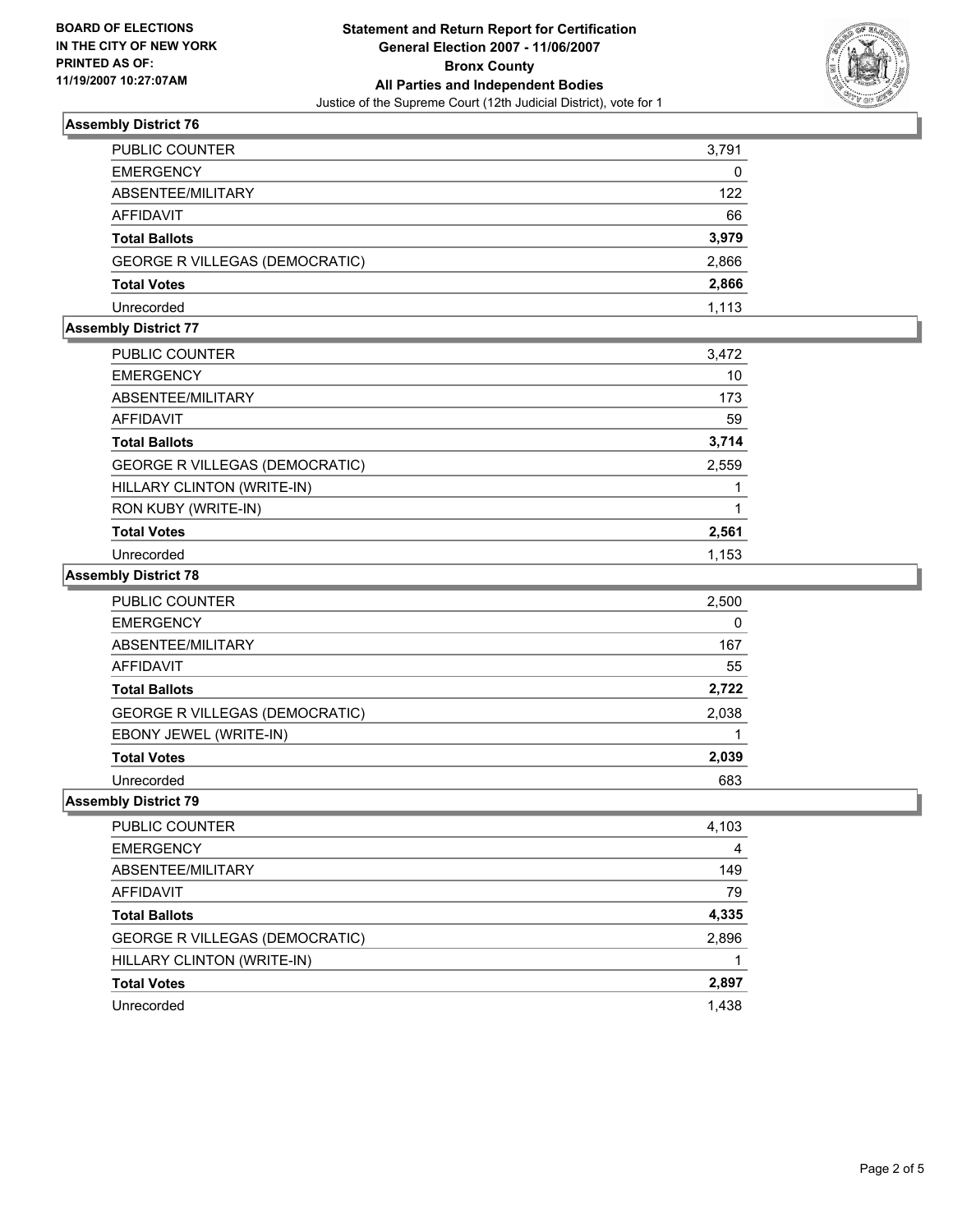

## **Assembly District 80**

| PUBLIC COUNTER                        | 3,392 |
|---------------------------------------|-------|
| <b>EMERGENCY</b>                      | 15    |
| ABSENTEE/MILITARY                     | 276   |
| AFFIDAVIT                             | 46    |
| <b>Total Ballots</b>                  | 3,729 |
| <b>GEORGE R VILLEGAS (DEMOCRATIC)</b> | 2,476 |
| <b>Total Votes</b>                    | 2,476 |
| Unrecorded                            | 1.253 |

# **Assembly District 81**

| PUBLIC COUNTER                        | 3,774 |
|---------------------------------------|-------|
| <b>EMERGENCY</b>                      | 6     |
| ABSENTEE/MILITARY                     | 484   |
| AFFIDAVIT                             | 37    |
| <b>Total Ballots</b>                  | 4,301 |
| <b>GEORGE R VILLEGAS (DEMOCRATIC)</b> | 2,890 |
| ROBERT T. JOHNSON (WRITE-IN)          |       |
| <b>Total Votes</b>                    | 2,891 |
| Unrecorded                            | 1,410 |
| .                                     |       |

#### **Assembly District 82**

| <b>PUBLIC COUNTER</b>          | 4,735 |
|--------------------------------|-------|
| <b>EMERGENCY</b>               |       |
| ABSENTEE/MILITARY              | 503   |
| AFFIDAVIT                      | 31    |
| <b>Total Ballots</b>           | 5,276 |
| GEORGE R VILLEGAS (DEMOCRATIC) | 3,388 |
| FRANK R. WALLACE (WRITE-IN)    |       |
| JOE DENIS (WRITE-IN)           |       |
| LUCIANNE LOCROTONDO (WRITE-IN) |       |
| <b>Total Votes</b>             | 3,391 |
| Unrecorded                     | 1.885 |

## **Assembly District 83**

| 3,675 |
|-------|
| 5     |
| 267   |
| 55    |
| 4,002 |
| 2,829 |
| 2,829 |
| 1,173 |
|       |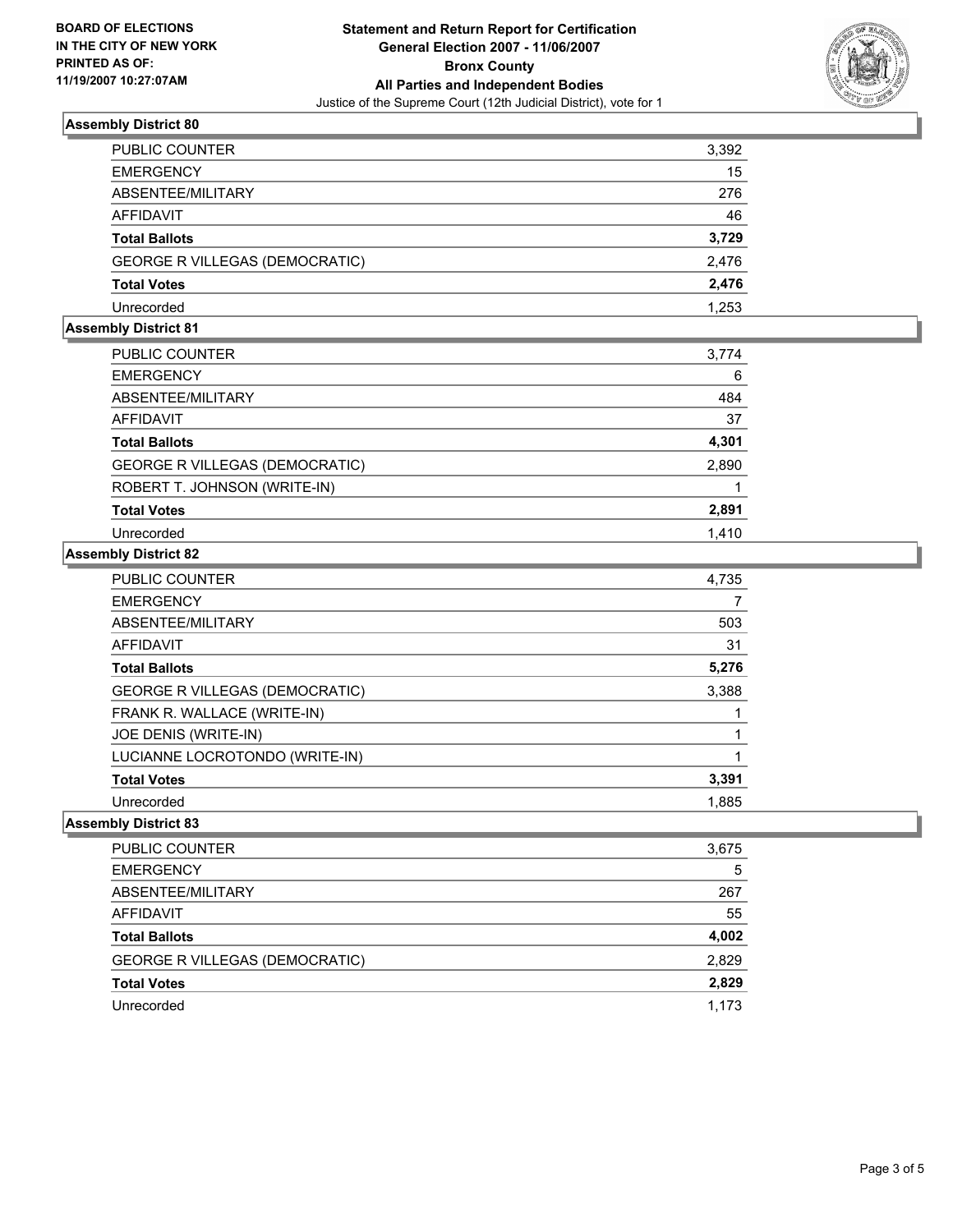

## **Assembly District 84**

| PUBLIC COUNTER                        | 3,906 |
|---------------------------------------|-------|
| <b>EMERGENCY</b>                      | 4     |
| ABSENTEE/MILITARY                     | 69    |
| AFFIDAVIT                             | 50    |
| <b>Total Ballots</b>                  | 4,029 |
| <b>GEORGE R VILLEGAS (DEMOCRATIC)</b> | 2,990 |
| <b>Total Votes</b>                    | 2,990 |
| Unrecorded                            | 1,039 |

#### **Assembly District 85**

| PUBLIC COUNTER                        | 3,310 |
|---------------------------------------|-------|
| <b>EMERGENCY</b>                      |       |
| ABSENTEE/MILITARY                     | 86    |
| AFFIDAVIT                             | 29    |
| <b>Total Ballots</b>                  | 3,426 |
| <b>GEORGE R VILLEGAS (DEMOCRATIC)</b> | 2,588 |
| <b>Total Votes</b>                    | 2,588 |
| Unrecorded                            | 838   |

# **Assembly District 86**

| PUBLIC COUNTER                        | 3,028 |
|---------------------------------------|-------|
| <b>EMERGENCY</b>                      | 0     |
| ABSENTEE/MILITARY                     | 86    |
| AFFIDAVIT                             | 49    |
| <b>Total Ballots</b>                  | 3,163 |
| <b>GEORGE R VILLEGAS (DEMOCRATIC)</b> | 2,349 |
| HILLARY CLINTON (WRITE-IN)            |       |
| <b>Total Votes</b>                    | 2,350 |
| Unrecorded                            | 813   |
|                                       |       |